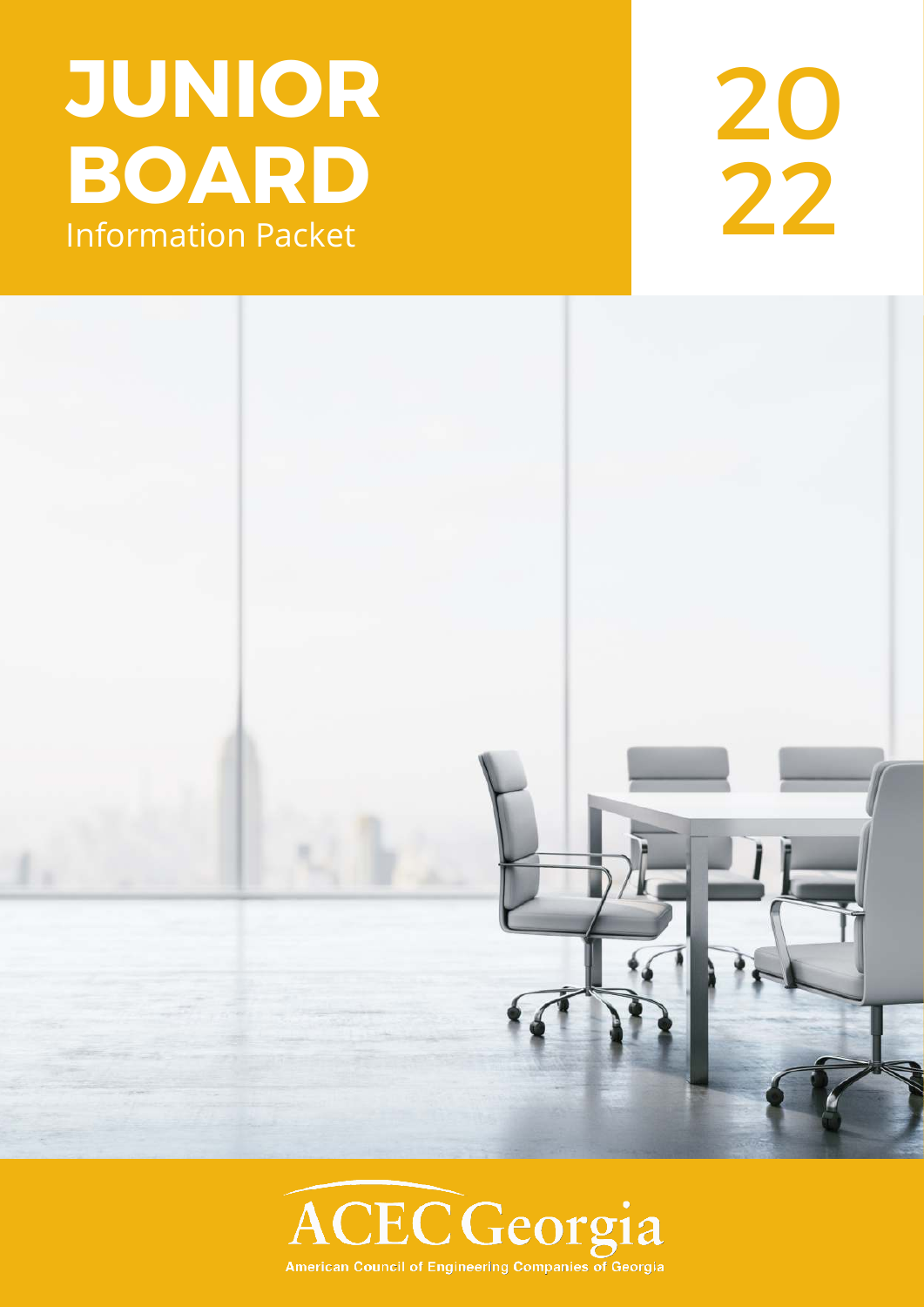#### *The Junior Board's Mission:*

The ACEC Georgia Board is a group of young engineering industry professionals who are eager to get more involved in the business side of engineering, engage in ACEC Georgia, and expand their networks through social, educational, and volunteer opportunities.

#### *The Junior Board will have 5 Priorities:*

*Input and New Perspectives Professional Development Growth* 

 *Raising Brand Awareness Socializing & Networking* 

 *Volunteering* 

#### *Input and New Perspectives:*

Board members will provide feedback and bring fresh perspectives to ACEC Georgia at the monthly meetings. Each meeting will have a set agenda and the opportunity for Board members to provide their thoughts on engagement opportunities, improvements, and new ideas for ACEC Georgia to increase its value to the younger employees of its Member Firms. Board members should be prepared to engage in the meetings and provide their thoughts and ideas on how ACEC Georgia can continue to provide the best-in-class information and events for our members.

#### *Professional Development Growth:*

Serving on the Junior Board will provide you with an excellent opportunity to expand your professional development within the engineering community. There will be programs, volunteer opportunities, and networking that will allow you to grow as an individual and professional. We encourage you to take advantage of the opportunities this board will provide you.

#### *Raising Brand Awareness:*

Please be sure to follow ACEC Georgia on social media to see what events we have going on and receive news and updates. As a member of the ACEC Georgia Junior Board, you are a representative of ACEC Georgia, and we encourage you to share posts with your community and help us build our brand awareness and followers. Make sure to tag us in your posts!



<https://www.facebook.com/ACECGA>

<https://www.instagram.com/acec.georgia/>





[www.youtube.com/ACECGeorgia](https://www.youtube.com/channel/UCS_A_Mpaoi6nDGwtVZg-HBA)



<https://twitter.com/ACECGA>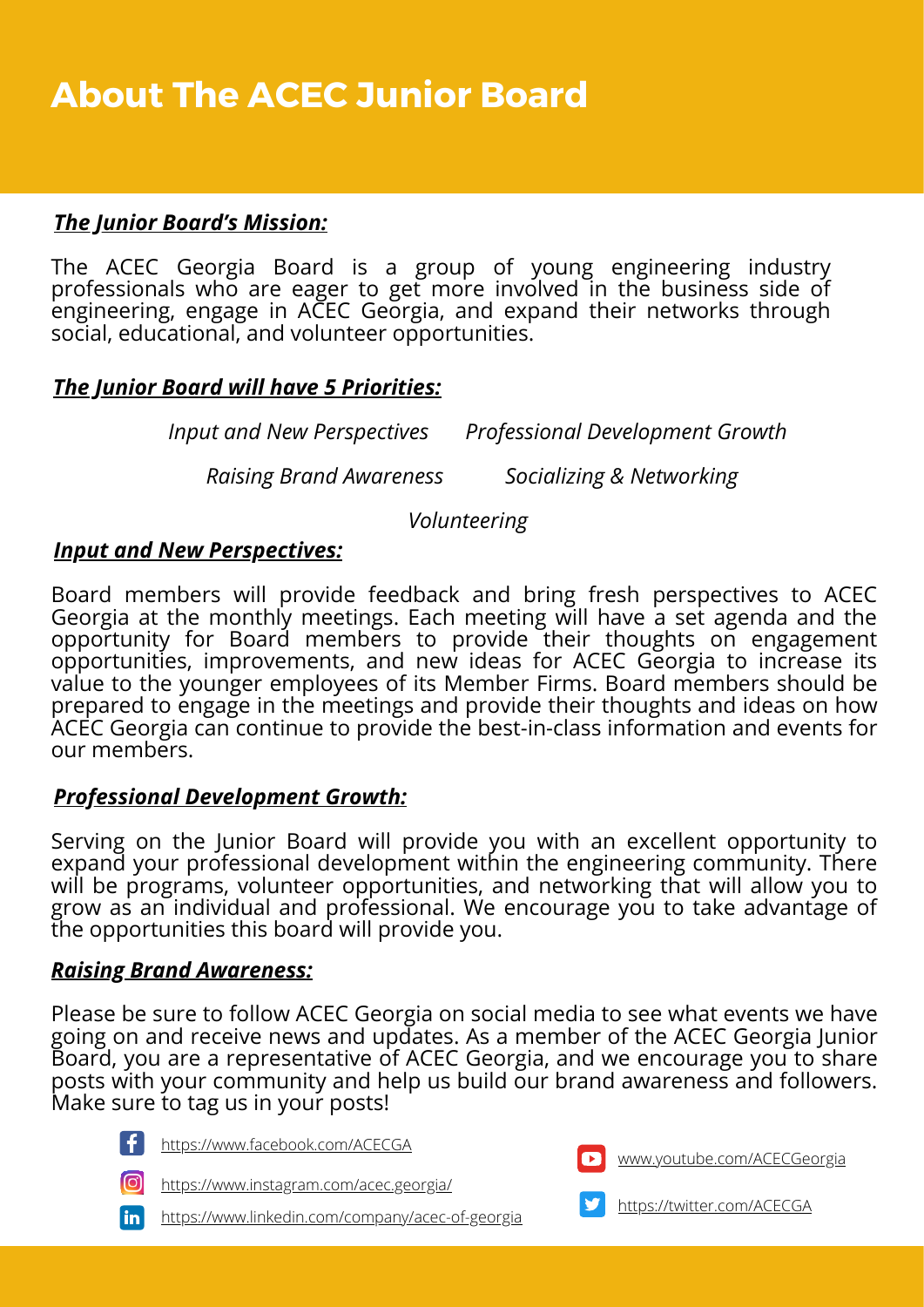#### *Socializing & Networking:*

Board members will plan engaging social events for the Junior Board throughout the year. These will be opportunities for Junior Board members to get to know each other better and engage with each other outside of ACEC Georgia events. Potential ideas could include scheduling a time to go to a brewery for an evening after work or meeting up with each other one-on-one for coffee. We encourage you to build relationships with your fellow Junior Board members through your term and to share information for upcoming socializing and networking opportunities via email, Slack and at the monthly meetings.

#### *Volunteering:*

Volunteering is going to be a big part of your services on the ACEC Georgia Junior Board. Each member is expected to volunteer to serve on at least one committee, forum, or task force. A list of all of these groups can be found in the ACEC Georgia Junior Board Handbook and on the ACEC Georgia website. You will also have opportunities to volunteer at ACEC Georgia events, such as our Introduce a Girl to Engineering Day and the Georgia Transportation Summit. You must volunteer for at least two events during your term. We will be communicating all volunteer opportunities via email, Slack, and at the monthly meetings. Volunteering is a great way for you to advance your career through volunteer leadership, expand your professional network, and give back to the engineering community, so be sure to take advantage of it!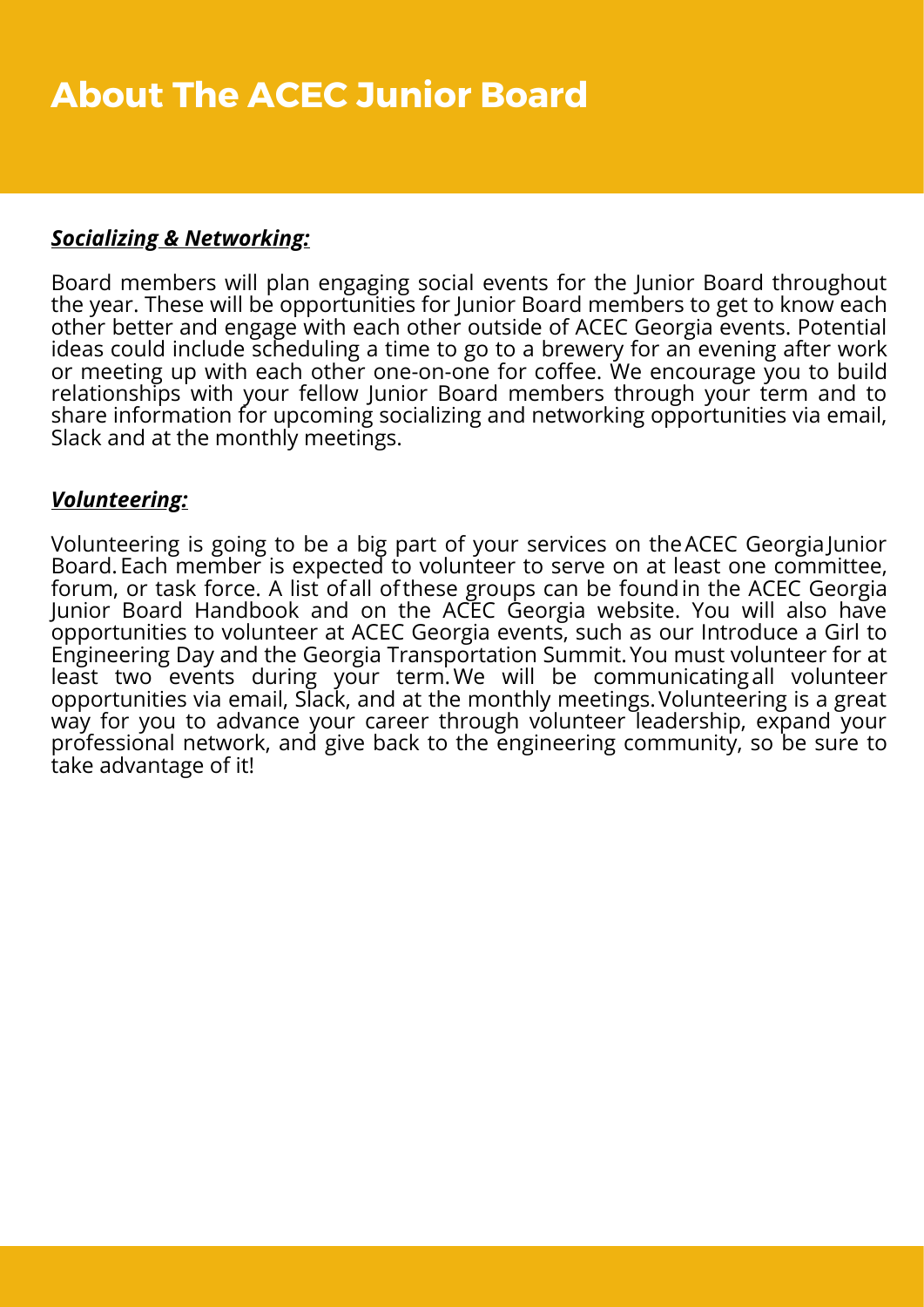**ACEC Georgia Junior Board 2022 Dates**



#### *Meeting Dates:*

#### **Wednesday, January 26, 2022 Wednesday, July 27, 2022**

Wednesday, February 23, 2022 Wednesday, August 24, 2022

Wednesday, March 23, 2022 Wednesday, September 28, 2022

Wednesday, April 27, 2022 Wednesday, October 26, 2022

Wednesday, May 25, 2022 Wednesday, November 16, 2022

Wednesday, June 22, 2022 **Wednesday, December 14, 2022**

\*The January, July, and December meetings will be in person\*

#### *Other Events:*

*Thirsty Third Thursday - Thursday, March 17, 2022* from 5:00 – 7:00 pm *Thirsty Third Thursday - April 2022 Thirsty Third Thursday - August 2022* 

*Thirsty Third Thursday - October 2022* 

#### *Volunteer Events:*

*Georgia Engineering Awards – Saturday, March 19, 2022* 6:00 – 8:00 pm

*Introduce a Girl to Engineering – Saturday, April 16, 2022* 8:00 am – 12:00 pm

*Georgia Transportation Summit – Thursday, November 10, 2022* 7:00 am – 2:00 pm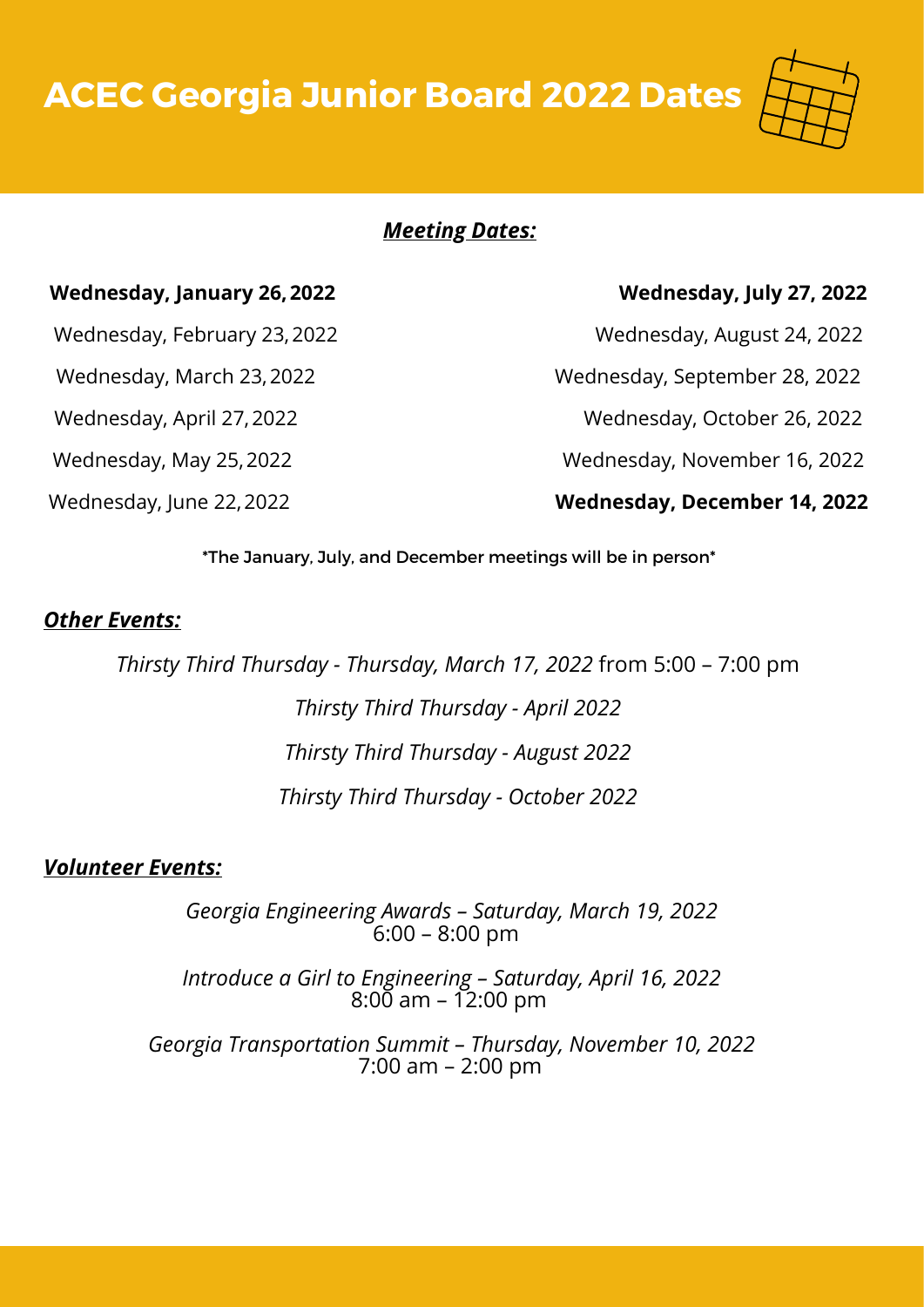#### *For Prospective Junior Board Members:*

Serving on the Junior Board will provide members with an excellent opportunity to expand their professional development, build their personal network and broaden their exposure to the business side of engineering. Programs, volunteer opportunities, and networking will allow members to grow as individuals and professionals. Members will also be able to provide their insights and perspectives on various ACEC Georgia initiatives and programs. Serving on the Junior Board will also provide valuable experience that can be a steppingstone to serving in other leadership positions in the future.

One member of the Junior Board will also be selected as Chairman of the Junior Board and will represent the Junior Board at meetings of the ACEC Georgia Board of Directors and at the annual ACEC Georgia Strategic Planning Retreat.

#### *For Firms:*

- Invaluable opportunity to retain your firm's up and coming talent.
- Provide younger employees with opportunities to expand their networks and get exposed to the business side of engineering.
- Allows younger employees to demonstrate their leadership potential.
- Provides your firm with a voice who can share their insights and give feedback on various ACEC Georgia initiatives and programs, ensuring that they continue to provide the highest level of value and ROI for your firm.
- Demonstrating your commitment to the professional development of your firm's next generation of leaders will enhance your ability to attract and retain top talent and help ensure the long-term success of your firm.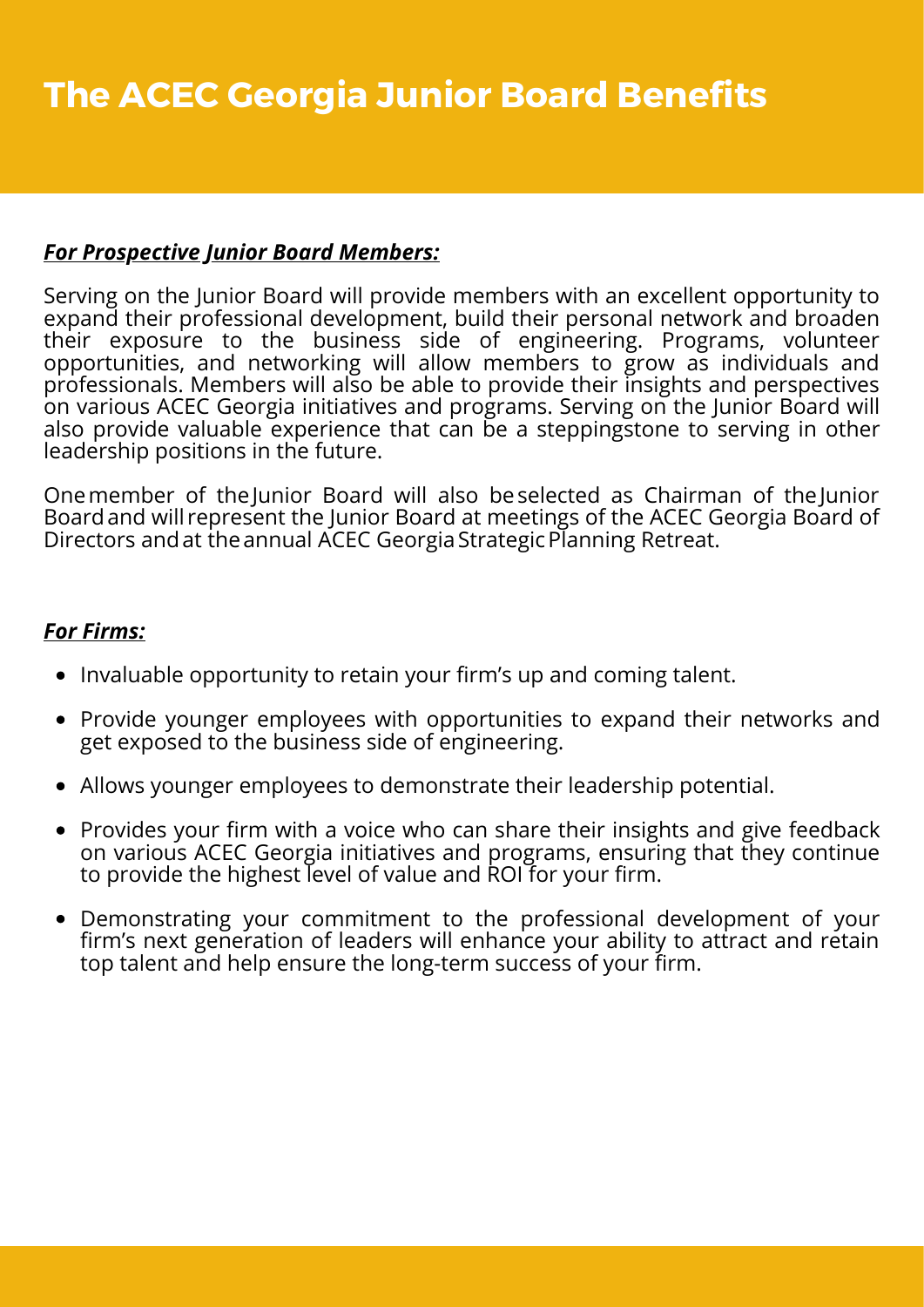#### **The ACEC Georgia Junior Board Requirements**

- You must be a Georgia-based employee of an ACEC Georgia Member Firm. To check to see if your company is a member, please **click [here](https://www.acecga.org/list/)**.
- You must be between 22 and 35 years of age.
- You must be able to commit to attend all monthly meetings, volunteer on at least one committee, forum, or task force, and volunteer for at least two ACEC Georgia events during your term.
- You must be willing to represent ACEC Georgia as you conduct your daily business, encouraging membership and participation by communicating our mission and goals within your professional network.
- You must bring a willingness to engage and provide fresh perspectives and insights at the monthly meetings.